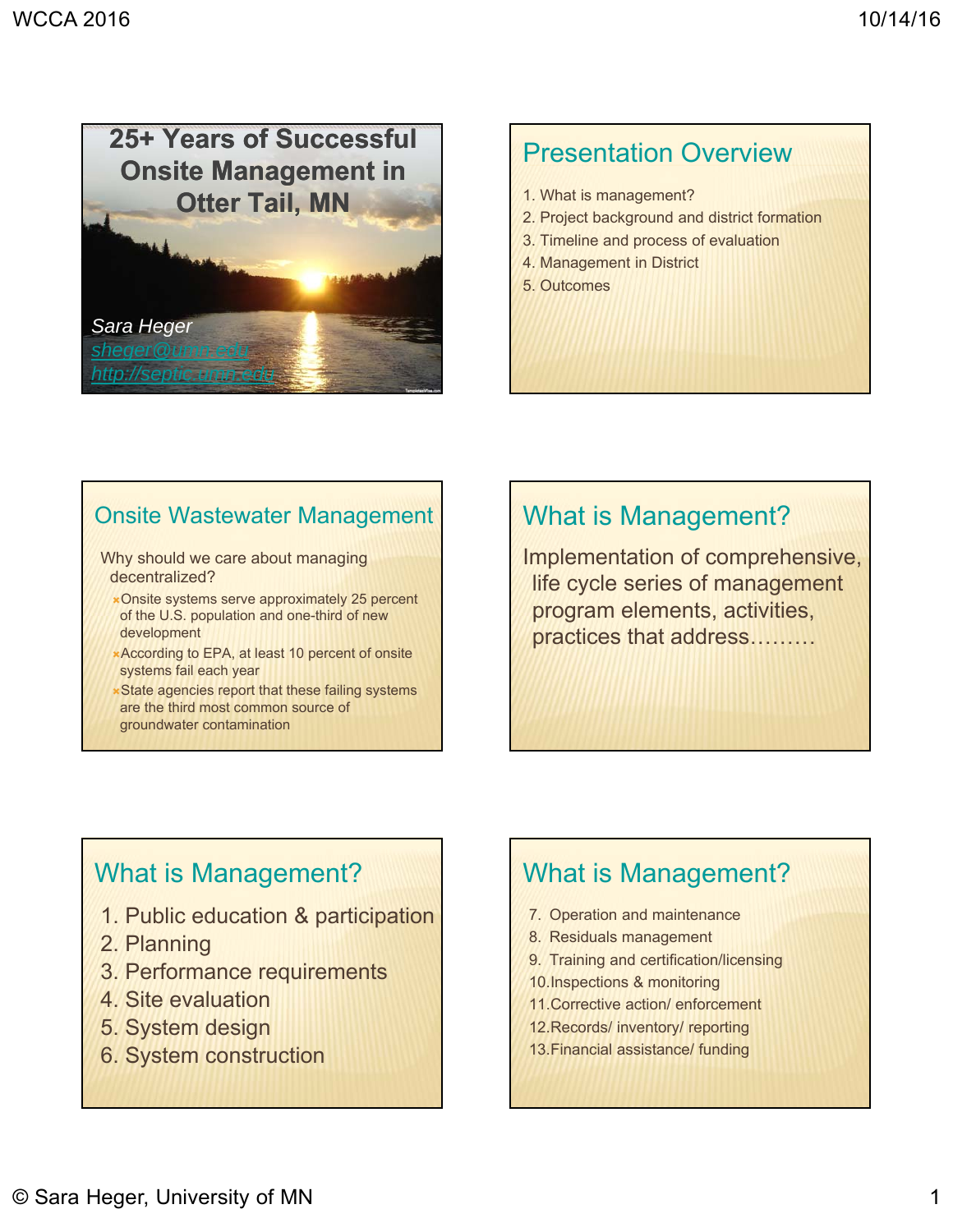### Why Management?

"Properly managed decentralized wastewater treatment systems can provide the treatment necessary to protect public health and meet water quality standards JUST AS WELL AS CENTRALIZED TREATMENT SYSTEMS."

*1997 USEPA Response to Congress*

#### Why Management ?

- 1.Onsite systems are permanent !! Must, therefore, be robust, dependable, effective at treatment function
- 2.Onsite technologies can be complex Lift pumps
- ATU's, sand filters, peat filters, foam filters,
	- constructed wetlands, mounds, drip dispersal…

#### Why Management?

To maximize the BENEFITS of Onsite Wastewater Treatment Systems

- Public Health and Environmental Protection
- Affordable
- Retain water resources within watershed
- Facilitate PLANNED development within zoning
- Manage Community Resources (sewer extensions)
- Provides a SUSTAINABLE infrastructure

#### Why Management ?

#### Failing systems raise concerns about:

- Public health impacts
- Environmental impacts
- **\*Economics** 
	- Consumer investment in home/ business Replacement/ repair costs
	- Value of surrounding properties
- Lifestyle/ standard of living
	- Insanitary conditions Restriction to normal activities
	- Unpredictable and immediate demand on financial resources

#### Management…Where??

- 1.Everywhere!
- 2.Focused attention:
	- Particular program areas or practices
	- New Development
	- Innovative Development
	- Complex Technologies
	- Areas of greater health risk or sensitive natural resources
	- Areas where system failures are common

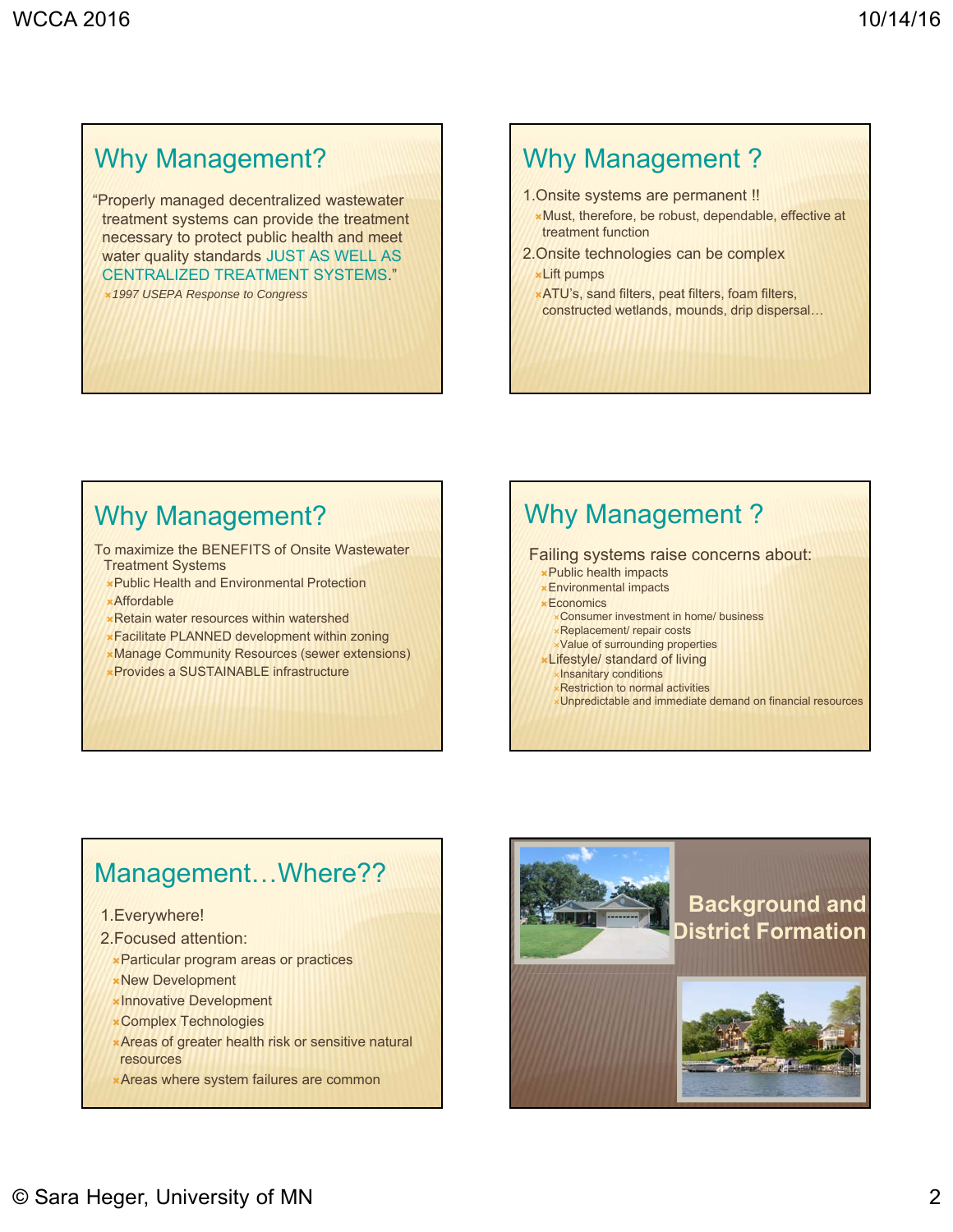



#### Why was District Formed?

- 1.Residents noticed reduced water quality
- 2.Identified several inputs/impacts to lake Wastewater
	- Agricultural runoff
	- **x** Reduction in native shore land
- 3.GOAL:

Properly managed wastewater treatment at an affordable long term cost which would maintain the rural character of the community

#### General Septic System Problems

- 1. Small lakeshore properties
- 2. Sandy soils with rapid transmissivity to lake
- 3. Many existing septic systems installed: **xToo close to lake** 
	- Too deep in regard to elevation of lake

#### District Powers and Responsibilities

- 1. Set fee structure to support District activities
- 2. Levy taxes to property tax statements **x** Needed 10% of the time
- 3. Write and enforce ordinance
- 4. Inspection and monitoring program
- 5. Issue compliance orders Including interest and penalties

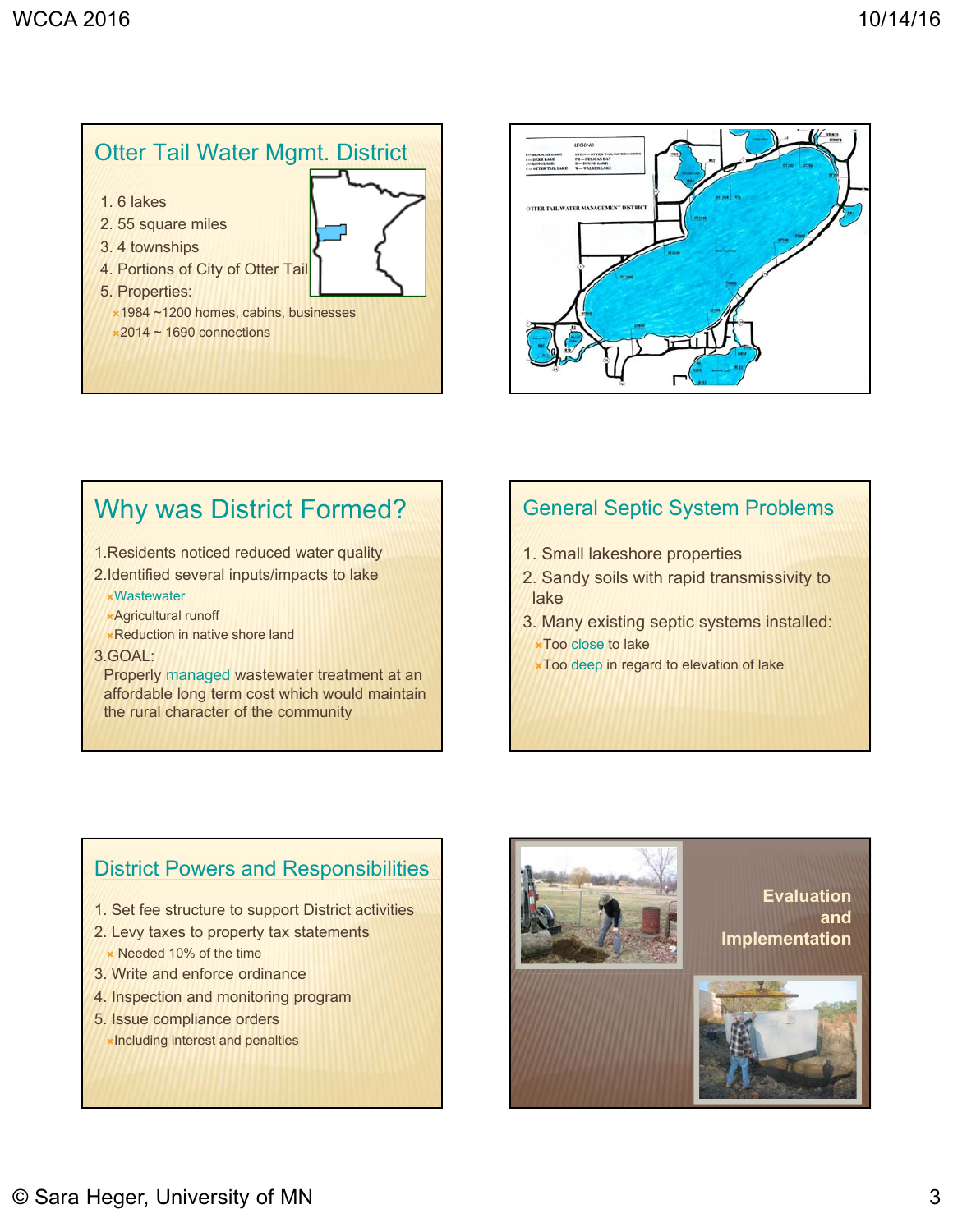#### Overall Timeline

- 1. 1978 -- Studies started
- Education program which lead to 85% acceptance of project
- 2. 1981 -- District formed
- 7 member board appointed by County board
- 3. 1981-82 -- completed Community Assessment Report (CAR) and Environmental Impact Study (EIS)
- 4. 1982 84 -- Final project design & public hearings
- 5. 1984 -- Construction started
- 6. 1985 -- Installations completed

#### Community Assessment Report (CAR)

- 1. Integrate preliminary and field evaluations results for each parcel in the community
- 2. Formulate soil-based treatment options for the entire community
	- Individual conventional system
	- Individual advancded systems
	- Clusters
	- Combination

- 1. Estimate costs for each of the options
	- + Construction
	- + Management
	- + Repair
	- + Replacement
- 2. Identify preferred alternative with rationale
- 3. Integrated **CAR** into Preliminary Engineering Report

# CAR: Preliminary Evaluation

#### Develop accurate large scale map of community with known information

- 1. Homeowner survey information
- Number of bedrooms and residents
- Business?
- Water using devices
- System components location
- System maintenance
- 2. Search government records:
- Permits (or not)
- Age of systems
- System design and
- modifications Well locations
- - Soil survey information

### CAR: Field Evaluations

- 1. Field check of every property
	- Status of current systems
	- Options available onsite
	- Cluster options available nearby
- 2. Map of findings
	- Well location
	- *<u><b>xProperty boundaries</u>*
	- Setbacks
	- Soils

#### Benefits of Completing a CAR

- 1. Community gets a complete picture of its current wastewater treatment or disposal
- 2. A clear definition of problem/boundaries
- 3. Better ensures soil-based wastewater treatment options are assessed in detail
- 4. Provides preferred treatment option and estimated costs
- 5. Information can become part of a Preliminary Engineering Report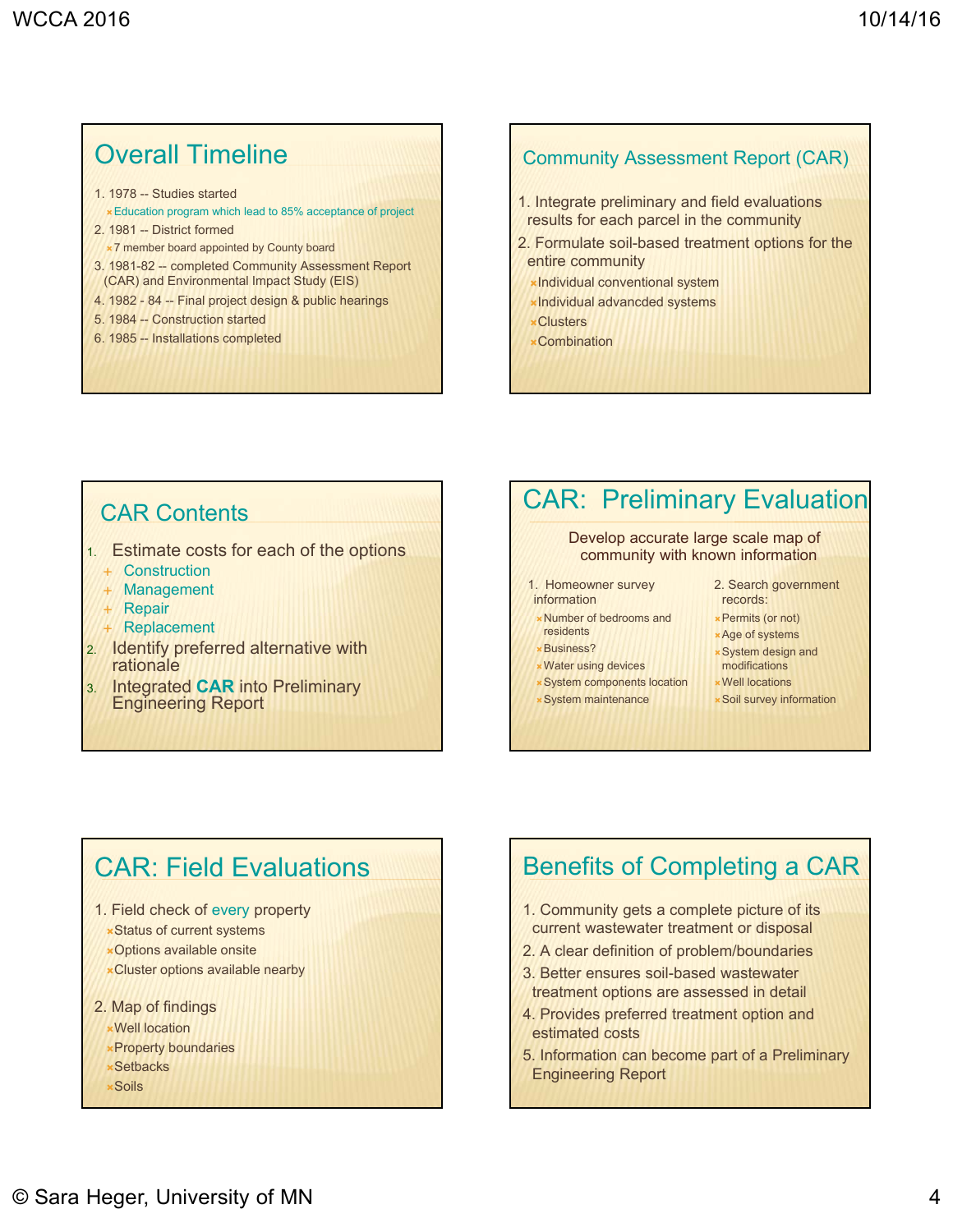# Ottertail's CAR Results

- 1. 200 were compliant
- 2. 350 needed minor updates for compliance
- 3. Nearly 65% non-complying
- $\times$ **590 could install new systems on their own** properties
- **260 "couldn't comply" on their own property Identified potential cluster sites**

#### Number & Types of Users in 1984

- 1. 1160 seasonal residents  $\times 75%$
- 2. 390 permanent residents  $\times 25\%$
- 3. 48 resorts or businesses 3% of total, 75% seasonal

### 1984 & 1985

- 1. Upgraded 850 sites 13 cluster systems -
- 260 cluster hook ups 590 Individual systems
- 2. 350 other systems:
	- Tanks pumped
	- **x**Inspected
	- New tank covers installed Water tightness Management access



### Management Options

#### 1. Passive

- System is under District jurisdiction
- Homeowner responsible for all maintenance & repairs
- 2. Active

District maintains from the tank & beyond

#### Passive Maintenance

#### **1.District**

- **\*** inspects tanks for pumping, drain field failures, lift pump operation
- **\*** Maintain records/history of system
- **\* Information/education on user "best management** practices"

#### **2.Homeowner**

- Responsible for all costs associated with managing and replacing system
- Can switch to 'active' plan **if** you meet criteria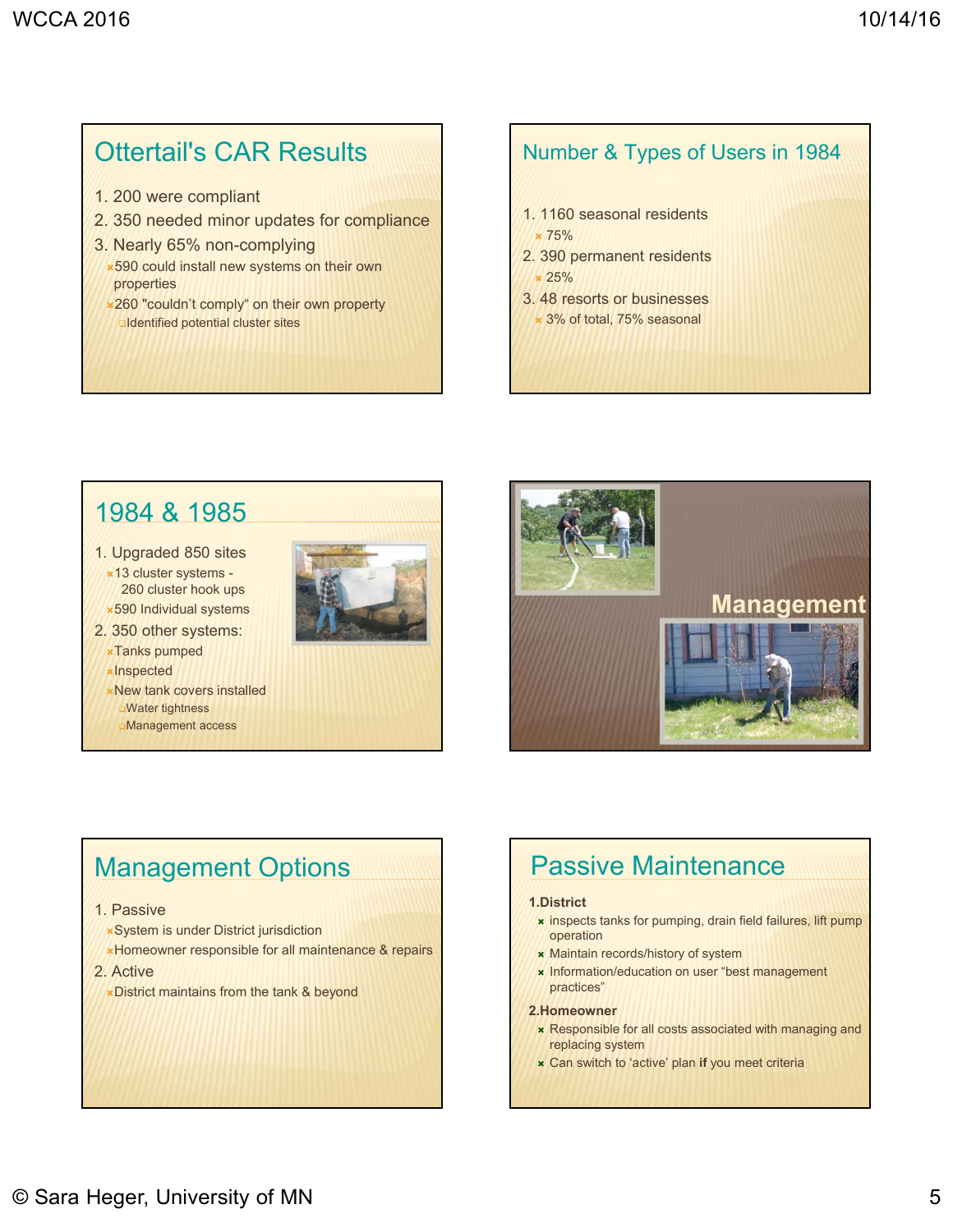## Passive Management

- 1.District inspects permanent systems every 2 years & seasonal every 3 years
- Notifies homeowner to pump & provides reply form when completed 2.Home owner maintains ownership & maintenance of the system
- 3.System less than 5 years old
- 
- can convert to the active management once the tanks are pumped, system inspected, is found to be in good working order and in compliance with District ordinances. Anything older must be upgraded to existing codes
- 4.Once converted to active management there is a sliding fee for maintenance and repairs for the next 10 years.
- It is a decreasing 10% scale of cost each year to the property About 30 systems have converted to active management since 1984
- 5.The administrative fee that all properties pay, goes towards general overhead expenses
- 2013 it was \$50

# Active Management

- District inspects permanent systems every 2 years seasonal systems every 3 years
- District assumes responsibility of maintenance and repairs
- Pumping of the tanks is contracted out
- In 2012 new installations are required to be on active management
- Prior to that about half of new systems were opting to go on active
- Annual fee for holding tank is \$78 plus the actual pumping
- Annual fee for residential with pump/drain field is \$244 • **Clusters must be on active plan**

# Management Fees in 2011

#### Passive

#### Active depends on

Dwelling with & without

**x**System type

- Administrative fee only
- Dwelling \$50
- Cluster or business user \$60 + \$5 per additional tank and duplex unit Business \$50-\$300
- a pump Cluster versus dwelling Seasonal versus
- permanent
- Dwelling versus business
	-

#### Annual Cost of Active Plan Type of Active Facility **Annual Cost** Permanent residence with tank, pump & soil treatment system \$239 Permanent residence with tank & soil treatment \$179 Seasonal residence (based on 3 months average) 30% of permanent Permanent cluster system (single or multiple units) \$207 - 267 Seasonal cluster system **\$253** Resorts and businesses **\$170 - \$2200**

# Preventative Maintenance Inspections

**xincludes evaluating:** 

- Septic tanks
- Pump tanks and pumps
- Soil treatment system
- Permanent residences – every 2
- years
- Seasonal residences – every 3 years





When sludge and scum depth is greater than 25% of liquid capacity of tank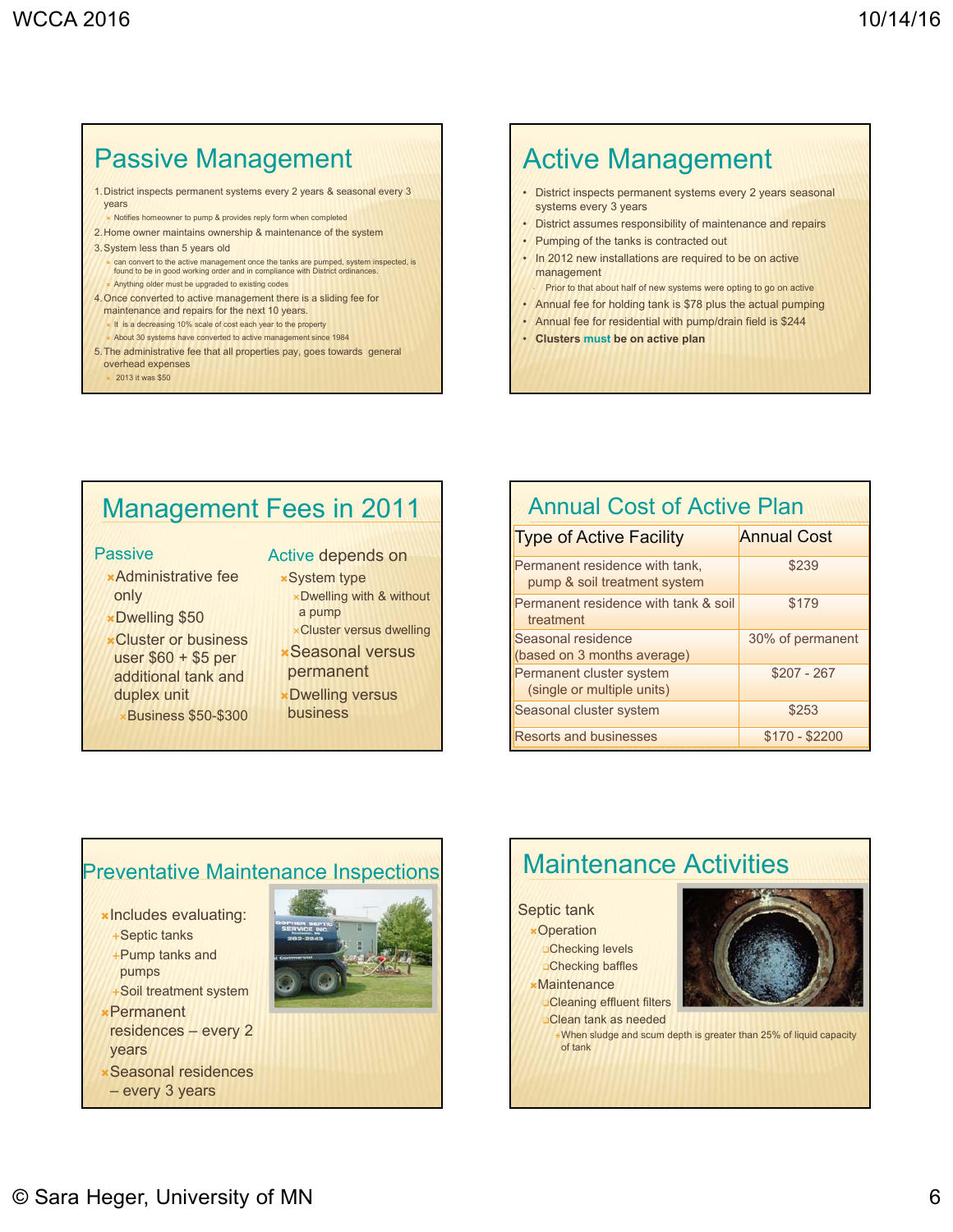# Measurement of Scum

- 1.Measurement of scum can be done with a paddle stick as shown or an L-shaped rod or shovel
- 2.You can "feel" the bottom of the scum mat
- 3.The paddle can also be used to feel the level of the outlet baffle



### Devices for Measuring Sludge





with ball valve



Clear plastic tube with a check valve on the end







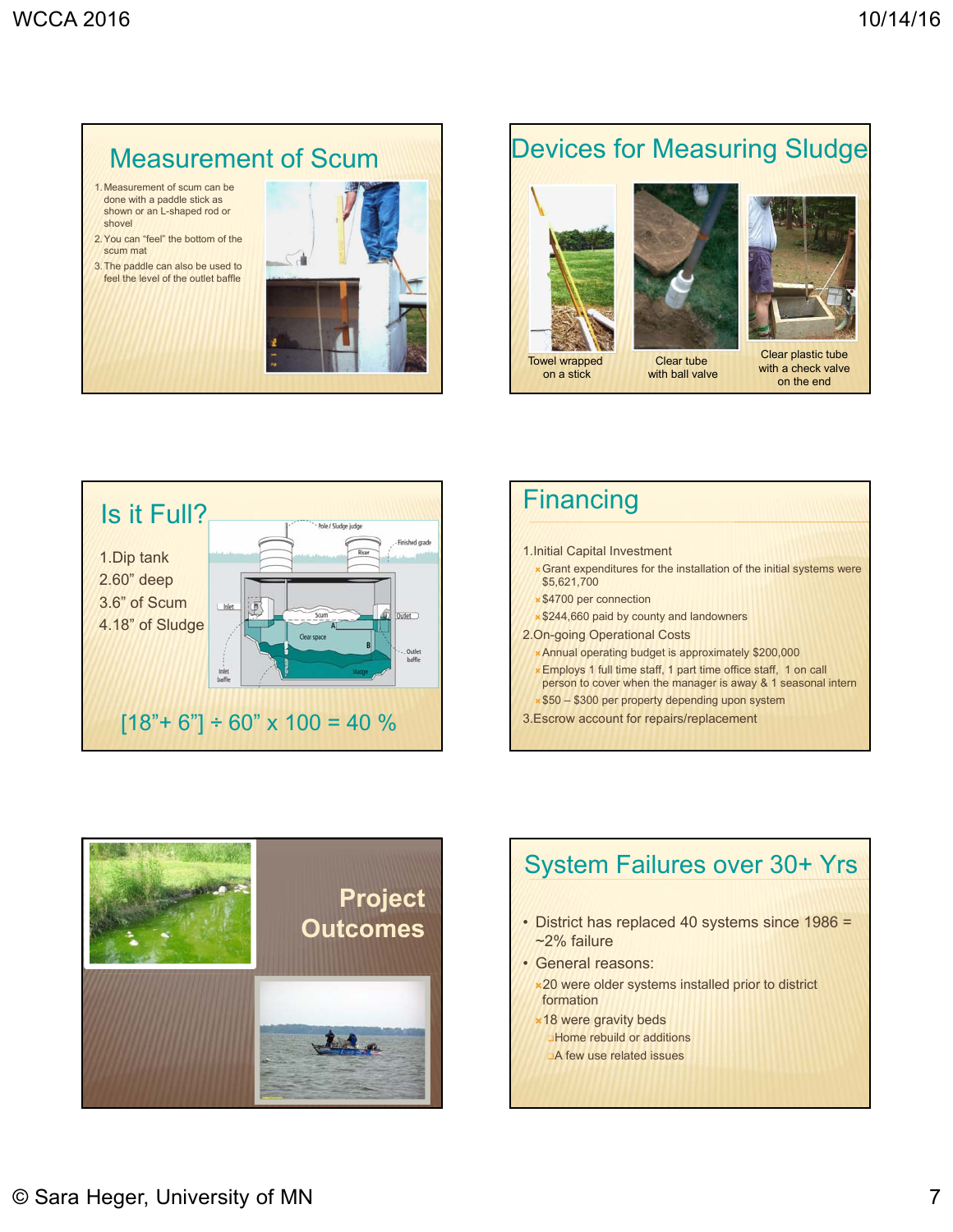#### Ground & Water Quality Impacts

- 1.Groundwater monitoring wells
- Originally 120 were required **x** Reduced to less then 30 due to no noticeable impacts
- 2.Lake water quality monitoring Phosphorus levels Water clarity





#### Growth? More Development?

- 1. Development has been minimal which was one of the goals
- 2. Amount of seasonal versus permanent has not changed
- 3. Overall total connections has increased ~10% over 25 years

### Project Summary

- 1. Effective Treatment
- 2. Low cost
- Unfortunately grants like they received do not exist today
- 3. Improved lake water quality
- 4. Limited impact to ground water
- 5. Successful management resulting in very low failure rate

#### Relation to EPA Mngt. Guidelines 1. Fits into EPA's Management Areas 3 and 4 2. Passive Plan *<b>\*Property owner owns system, under district* jurisdiction, but owner responsible for maintenance, repairs and replacement 3. Active Plan

District provides all maintenance, repairs and replacement